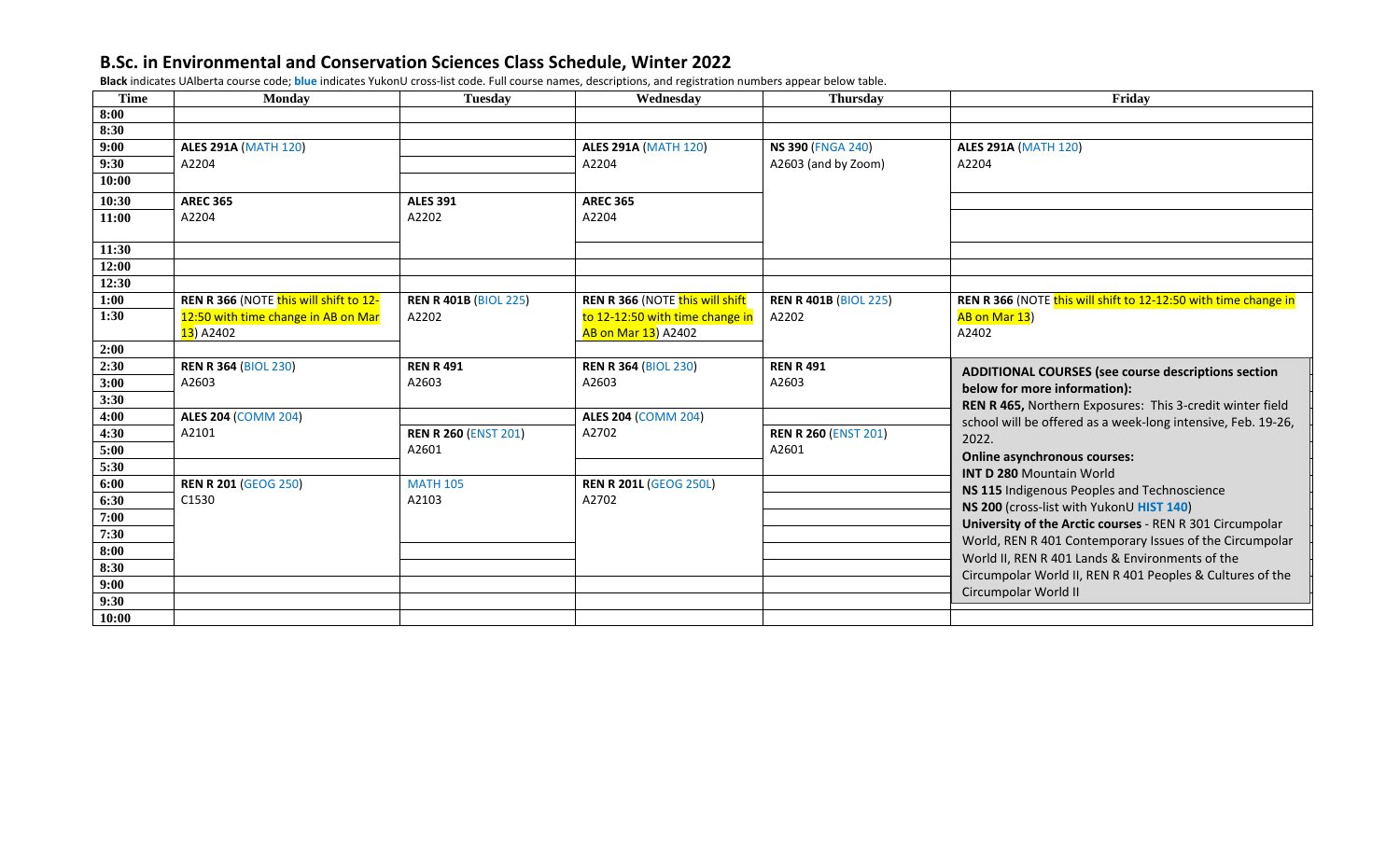**Black** indicates UAlberta course code; **blue** indicates YukonU cross-list code. Full course names, descriptions, and registration numbers appear below table.

**Bachelor of Science Courses:**

**Note that dual-registration is required for these courses, with on-line registration through Bear Tracks for University of Alberta (Class Number in RED), and manual registration through Authorization to Register forms at Yukon University (see Program Advisor).** 

## **ALES 204 – Professional Communication (cross-listed with YU COMM 193) (UA 67144; YU CRN 20207) Instructor:** S. Biggin-Pound

This course covers the principles of scientific and technical communication. Students will learn how to read and write a scientific paper; how to conduct literature searches; how to prepare a scientific talk; how to prepare a research poster; and other applications of various styles of professional reporting in natural resource conservation and management. In addition, the ethical issues related to scientific communication and scientific integrity will be discussed. Students who have previously taken YC's COMM 193 for transfer credit to U of Alberta may not take ALES 204 for credit. **Prerequisite:** Yukon College ENGL 100 or equivalent strongly recommended and registration in the BSc ENCS Program.

## **ALES 291 - Math for the Life Sciences (cross-listed with YU MATH 120) (UA 67254; YU CRN 20208) Instructor:** T. Topper

This course provides a survey of calculus and finite mathematics focusing on the concepts and modelling techniques used in the life sciences. It covers common families of functions (polynomial, logarithmic and exponential) and their derivatives and integrals, linear programming, simple and conditional probability and Bayes theorem, and network analysis. Topics are illustrated using problems drawn from the life sciences. Students who have previously taken YU's MATH 120 for transfer credit to U of Alberta may not take ALES 291 Math for the Life Sciences for credit. **Prerequisite**: Registration in the BSc ENCS Program, and Foundations of Mathematics 12, Pre-calculus 12, MATH 060, or equivalent.

## **ALES 391 – Critical Thinking and Advanced Communication in Science (UA 62464; YU CRN 20075) Instructor:** K. Aitken

This course will focus on the skills necessary to successfully generate, communicate, and evaluate scientific information. Students will learn about approaches to scientific inquiry, how to develop scientific questions and explanations, and practice reading and thinking critically about science. Developing competency in scientific writing will form a large component of the course. Students will learn the importance and purpose of scientific writing, compare and critique journals in their field of study, organize ideas in a structured way to prepare for writing, critically review and edit articles and manuscripts, and understand what is needed to prepare a well-written journal article, report or thesis. This course is used to fill the Critical Thinking and Advanced Communication APE in the B.Sc. ENCS Northern Systems Major. **Prerequisite:** UAlberta ALES 204 or YukonU's COMM 193/204 is recommended. Registration in BSc ENCS Program.

## **AREC 365 – Natural Resource and Environmental Economics (UA 60770; YU CRN 20076) Instructors:** D. Parker, P. McCarney

Economics of natural resources; resource scarcity, conservation, sustainability, water resource issues, fisheries, forestry, agriculture, recycling, property and tenure institutions and public resource policy. Prerequisite: U of Alberta ECON 101, YukonU ECON 100, or an equivalent Introduction to Microeconomics course, and registration in the BSc ENCS Program.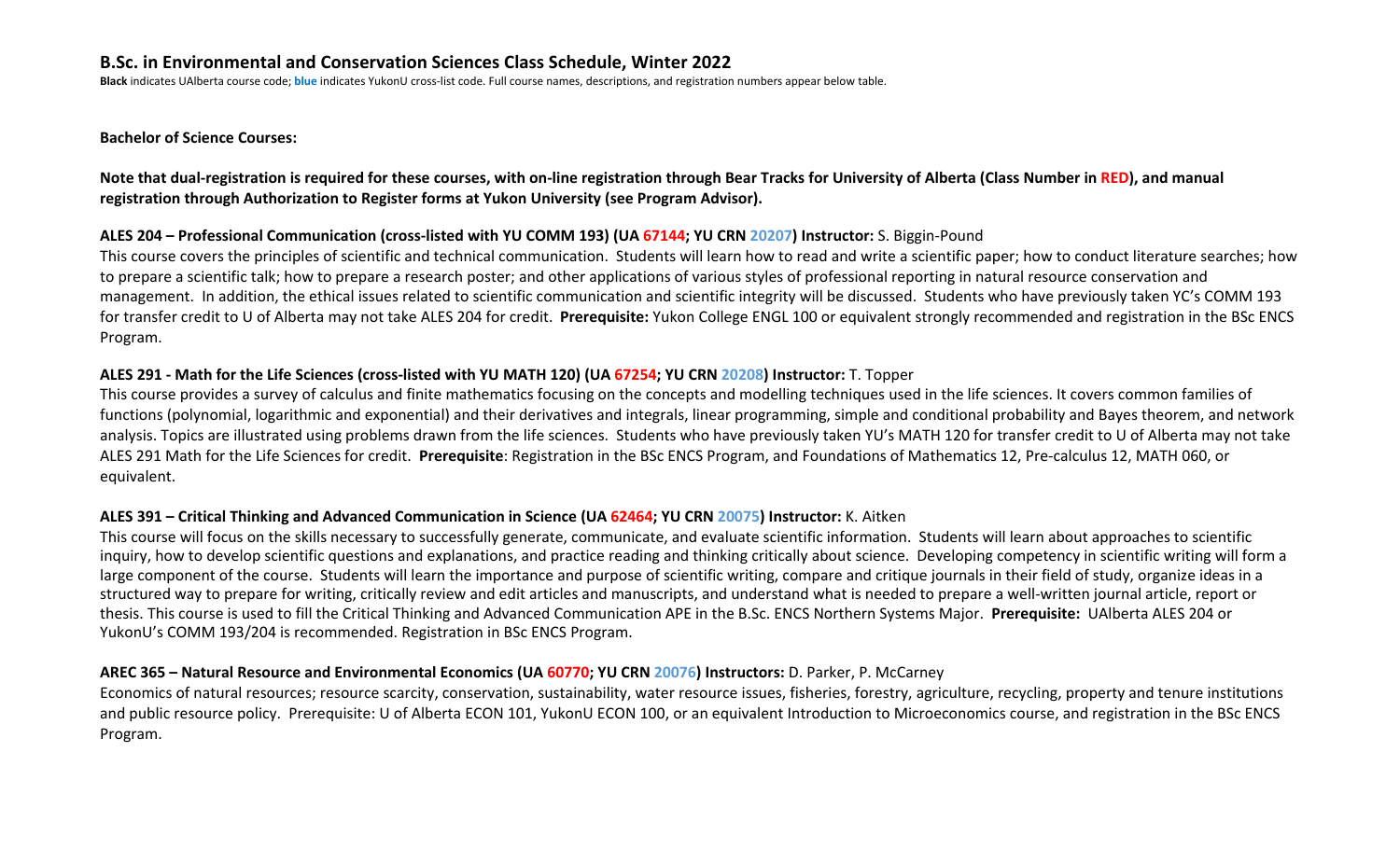**Black** indicates UAlberta course code; **blue** indicates YukonU cross-list code. Full course names, descriptions, and registration numbers appear below table.

#### **INT D 280 – The Mountain World: Intro to Interdisciplinary Mountain Studies in (UA 75558; YU CRN 20210) Instructor:** Z. Robinson – **ONLINE ASYNCHRONOUS**

An interdisciplinary study of the physical and human dimensions of mountain environments. Content includes the physical (glaciers, climate, geology, etc.), biological (flora, fauna, ecology, etc.), physiological (human bodies at altitude, performance, sport, etc.), and cultural (societies, literature's, histories, etc.) dimensions of these unique regions, as well as a critical analysis of the processes of change and influence shaping local and regional mountain environments around the globe, past and present. **This course is offered fully online** through UAlberta's eClass system. Exams will be written at Yukon University's Ayamdigut (Whitehorse) campus. This course may be an option for students who require a Free Elective or have room for a 200-level Approved Program Elective (APE) in their program. Please see an ENCS Program advisor for more information on registering in this course.

#### **NS 115 Indigenous Peoples and Technoscience (UA 76237; YU CRN: 20160) Instructor:** J. Kolopenuk **- ONLINE ASYNCHRONOUS**

This course introduces students to the long and complicated relationships between science and technology fields, broader dynamics of colonialism, and increasing demands for Indigenous governance of the sciences and technologies that affect them. **This course is offered fully online asynchronously** through UAlberta's eClass system. This course may be an option for students who require a Free Elective or have room for a 100-level Approved Program Elective (APE) in their program. Please see an ENCS Program advisor for more information on registering in this course.

## NS 200 - cross-listed with YU HIST 140 History of Yukon First Nations and Self-gov't (UA 65262; YU CRN: 20204) Instructor: V. Castillo - ONLINE ASYNCHRONOUS

This course examines Yukon First Nations history, culture and governance. Topics covered include pre-contact cultures of Yukon, subsistence economies, social and political organizations, cultural expressions, and cultural protocols. First Nations' responses to colonialism within the context of major contact and post-contact events are analyzed. Particular emphasis is placed on the history of Yukon land claims and the emergence of First Nations self-governments. **This course is offered fully online asynchronously** through YukonU's Moodle system. Students who have previously taken YU's HIST 140 or FNST 100 for transfer credit to U of Alberta may not take NS 200 for credit. **Prerequisite:** Yukon University HIST 140 and registration in the BSc ENCS Program.

## **NS 390 - cross-listed with YU FNGA 240 – Indigenous Peoples and Research (UA 65264; YU CRN 20178) Instructor:** TBD

This course is designed to introduce students to the relationships between research, colonialism and Indigenous Peoples. Students will develop skills and approaches for understanding their own positionality and how it affects their current or future research relationships with Indigenous Peoples. Content will explore approaches to research, research ethics, and Indigenous methodologies, and introduce students to qualitative and quantitative research methods. The intent of the course is to prepare students to lead and/or participate in responsible, community-based research projects with Indigenous communities, organizations, governments and Nations. Course requires manual enrollment – please contact an ENCS Program advisor for help with registration. Students who have previously taken YU's FNGA 240 for transfer credit to U of Alberta may not take NS 390 for credit. **Prerequisite:** Registration in BSc ENCS Program.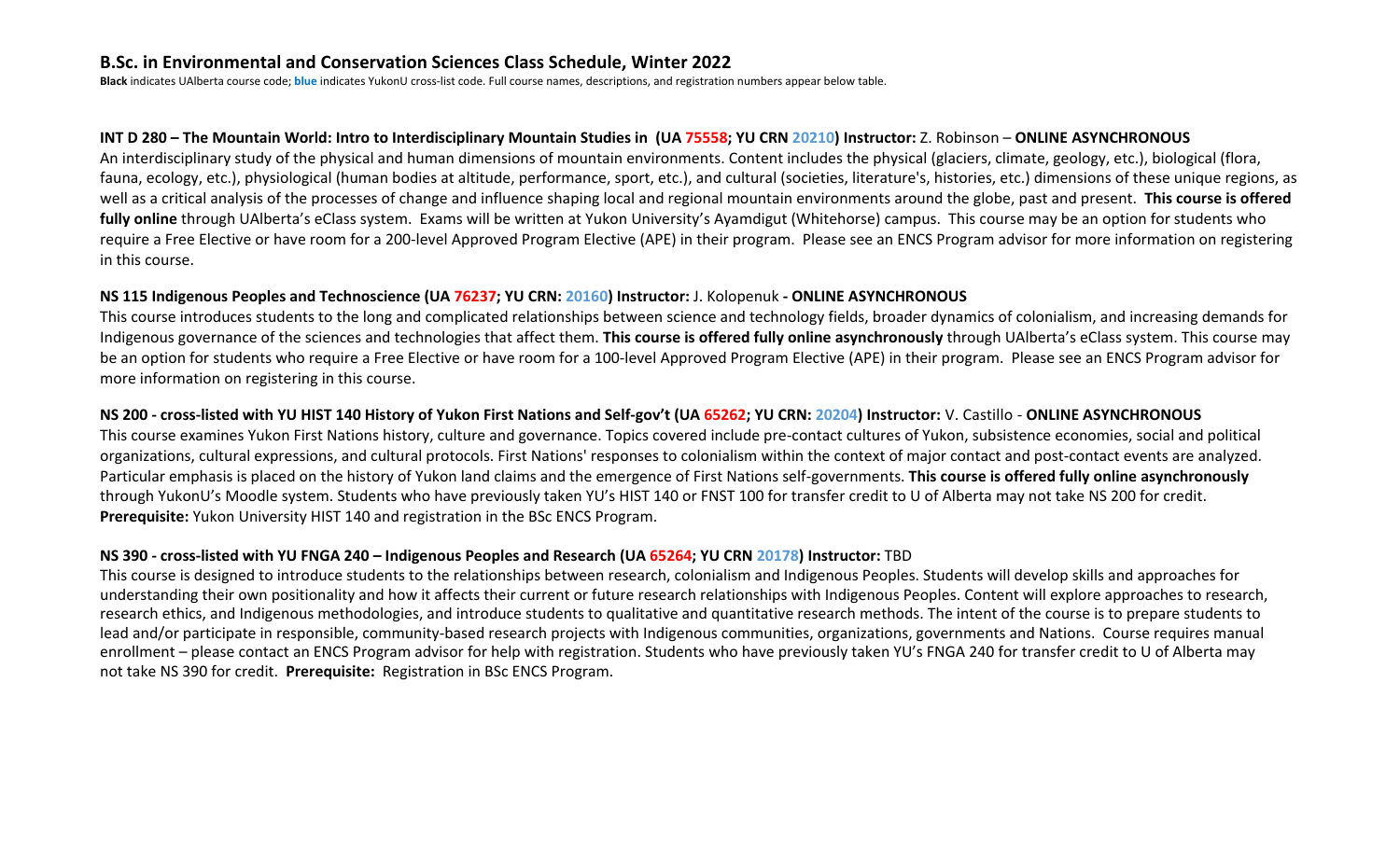**Black** indicates UAlberta course code; **blue** indicates YukonU cross-list code. Full course names, descriptions, and registration numbers appear below table.

#### **REN R 201 – Introduction to Geomatic Techniques (cross-listed with YU GEOG 250) (UA 60936; YU CRN 20219) Instructor:** C. Laurent

This course introduces the practical uses of maps and remote sensing as tools in the management of renewable resources, including an introduction to computer-based geographic information systems. Participants will use a commercial GIS software product (ArcGIS) and gain a reasonable proficiency with that package. When registering at Yukon University, students must also register in RENR 201L (**YU CRN 20220**), the mandatory lab and tutorial component of this course. Students who have previously taken YU's GEOG 250 for transfer credit to U of Alberta may not take REN R 201 for credit. **Prerequisite**: Strong computer skills (Windows environment), basic understanding of mapped data and simple statistics, and registration in the BSc ENCS Program.

#### **REN R 260 - cross-listed with YukonU ENST 201– Environmental Ethics (UA 77465; YU CRN 20202) Instructor:** M. Cameron

A philosophical investigation of the moral and conceptual dimensions of environmental problems. Students who have previously taken YukonU's ENST 200 or ENST 201 for transfer credit to U of Alberta may not take REN R 260 for credit. **Prerequisite:** Registration in BSc ENCS Program.

## **REN R 301 Topics in Renewable Resources – Introduction to the Circumpolar World (UA 60940; YU CRN 20238) Instructor:** A. Graham - **ONLINE ASYNCHRONOUS**

Introduces students to the landscape, peoples and issues of the region. It examines the geography, biological and physical systems of the Subarctic and Arctic, then turns to the aboriginal and contemporary peoples of the region. It also surveys some of the particular issues facing the region including: climate change, economics, and political climate. **NOTE: This course is fully online asynchronously** through YukonU and University of the Arctic. Students who have previously taken YU's NOST 101 for transfer credit to U of Alberta may not take REN R 301 Circumpolar World for credit. **Prerequisite:** Registration in the BSc ENCS program.

## **REN R 364 – Principles of Managing Natural Diversity (cross-listed with YU BIOL 230) (UA 75780; YU CRN 20221) Instructor:** T. Stehelin

Introduction to the theoretical foundation for conservation science. Elements of population, community and landscape ecology will be reviewed, and their application to realworld challenges discussed. Objective is to provide students with the scientific tools to evaluate and develop conservation strategies for maintaining diversity in human-altered systems. Ethical and philosophical aspects of the sociopolitical arena in which conservation decisions are made and implemented are also explored. Prerequisite: Registration in the BSc in Environmental and Conservation Sciences program, and U of Alberta BIOL 108, Yukon University BIOL 101/102, or an equivalent first-year biology course (or permission of ENCS Advisor).

## **REN R 366 – Restoration Ecology (UA 65210; YU CRN 20102) Instructor:** J. Karst (via Zoom from Edmonton); **TA:** A. Sheppard

Principles and practices of restoring ecosystem structure, function and biodiversity after natural or anthropogenic disturbances. The course focuses on ecological theory and how to apply it to ecological restoration. Topics include landscape processes and connectivity, soil-plant processes, techniques, philosophy and ethics and societal aspects of ecological restoration. PLEASE NOTE: **Because of the spring time change in March, the time of this class will shift back by one hour after March 13**. **Prerequisite:** Registration in the BSc in Environmental and Conservation Sciences program, and U of Alberta BIOL 208, Yukon University BIOL 220 or an equivalent 2nd-year introductory ecology course.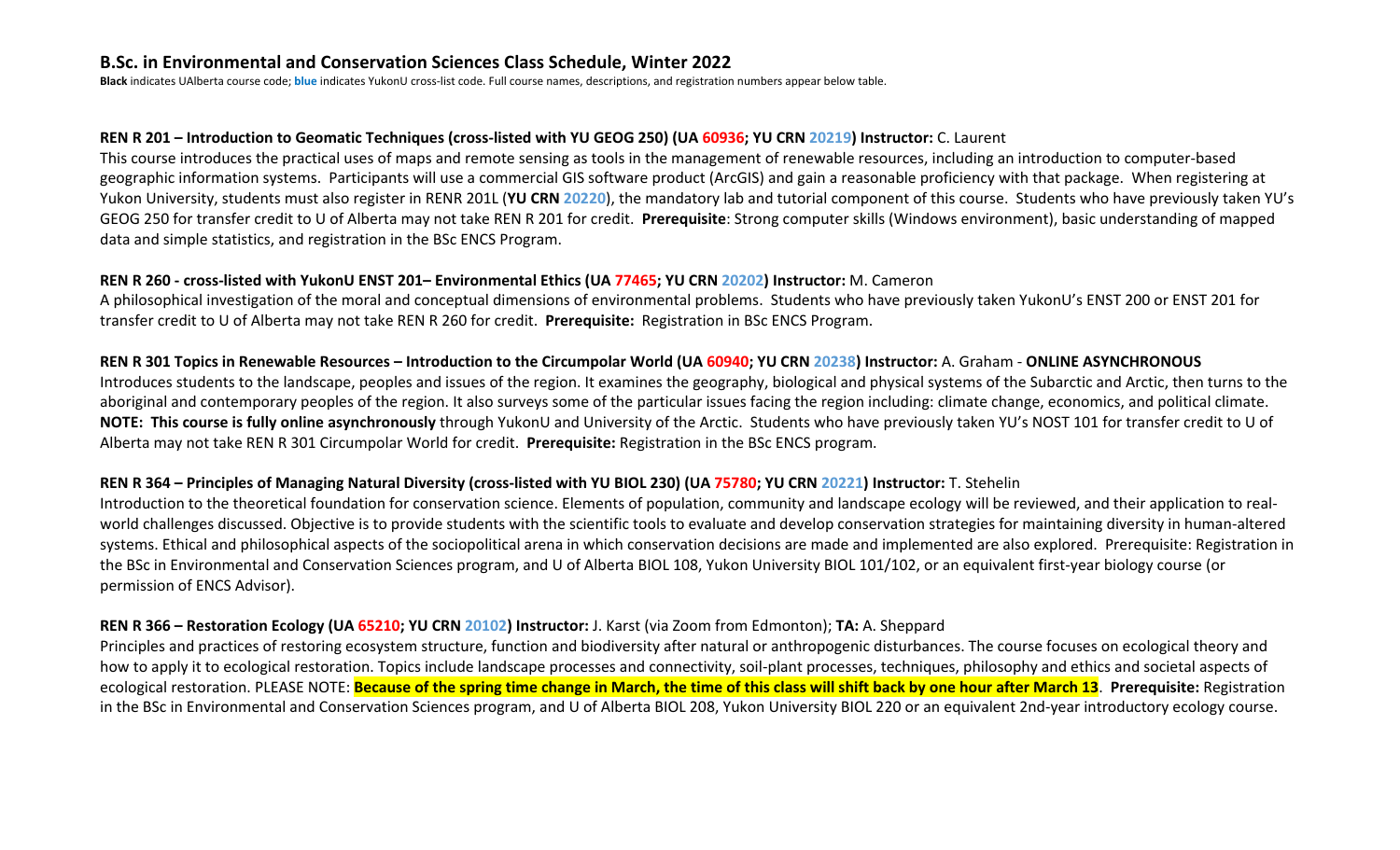**Black** indicates UAlberta course code; **blue** indicates YukonU cross-list code. Full course names, descriptions, and registration numbers appear below table.

#### **REN R 401 Topics in Renewable Resources - Individual Study (UA 60930; YU CRN 20104)**

Directed study in the multiple aspects of renewable resources. Please see an ENCS Program advisor for more information on registering in an Individual Study course. **Prerequisite:** Registration in the BSc ENCS program.

#### **REN R 401 Contemporary Issues of the Circumpolar World II (cross-listed with YU NOST 325) (UA 62468; YU CRN 20239) - ONLINE ASYNCHRONOUS**

In this course students will deal with questions relating to governance and politics, social issues, education and knowledge systems, and global issues in the North. This course will provide students with an appreciation of the main challenges confronting the peoples and communities of the world's northern regions. It will be beneficial to those students attempting to better understand the current questions facing the North as well as to those planning to pursue advanced studies about the region. More information on this course is available [here.](https://members.uarctic.org/participate/circumpolar-studies/course-materials/bcs-332-contemporary-issues-of-the-circumpolar-world-ii/) **Please note that this course is online asynchronous** via Trent University and is offered through a partnership with University of the Arctic. **Prerequisite:** Yukon University NOST 101 or permission of the U Arctic coordinator, and registration in the BSc ENCS program.

#### **REN R 401 Lands and Environments of the Circumpolar World II (cross-listed with YU NOST 327) (UA 62466; YU CRN 20240) - ONLINE ASYNCHRONOUS**

The course deals with the impacts of natural and physical change on the peoples and conditions of the Circumpolar North. The course concentrates on three major fields for scientific study: (1) climate change, (2) natural resources, and (3) health and environment. Emphasis is given to the challenges of sustainability in the North, and to the need for long-term proper stewardship. More information on this course is available [here.](https://members.uarctic.org/participate/circumpolar-studies/course-materials/bcs-312-land-and-environment-ii/) **Please note that this course is online asynchronous** via Trent University and is offered through a partnership with University of the Arctic. **Prerequisite:** Yukon University NOST 101 and NOST 326 (Lands & Environments I), and registration in the BSc ENCS program.

#### **REN R 401 Peoples and Cultures of the Circumpolar North II (cross-listed with YU NOST 329) (UA 62470; YU CRN 20241) - ONLINE ASYNCHRONOUS**

This course continues the examination of the human environment and experience of the Circumpolar North. It aims to promote an integrated and multidisciplinary understanding of the circumpolar peoples and their adaptations and contribution to social, economic, political and environmental changes. The complex issues around the revival of northern cultures and languages will be introduced, and students will be prepared to think about how these issues apply in their home community. More information on this course is available [here.](https://members.uarctic.org/participate/circumpolar-studies/course-materials/bcs-322-peoples-and-cultures-of-the-circumpolar-world-ii/) **Please note that this course is online asynchronous** and is offered via Trent University through a partnership with University of the Arctic. **Prerequisite:** Yukon University NOST 101 or permission of the U Arctic coordinator, and registration in the BSc ENCS program.

#### **REN R 401B – Northern Avian Ecology (cross-listed with YU BIOL 225 Ornithology) (UA 65128; YU CRN 20222) Instructor:** K. Aitken

This course will provide a practical introduction to the subject of ornithology, the biology of birds. Students will learn about 1) the evolution of birds and the incredible array of avian morphological, physiological, and behavioral adaptations, 2) current research and issues in avian ecology and conservation, 3) methods used by researchers in the field of avian biology, and 4) identification of birds by sight and sound, with an emphasis on species found in the Yukon. Students who have already completed YU BIOL 225 may not take REN R 401B for credit. **Prerequisites:** Registration in the BSc in Environmental and Conservation Sciences program, and U of Alberta BIOL 108, Yukon University BIOL 101/102, or an equivalent first-year biology course (or permission of the instructor).